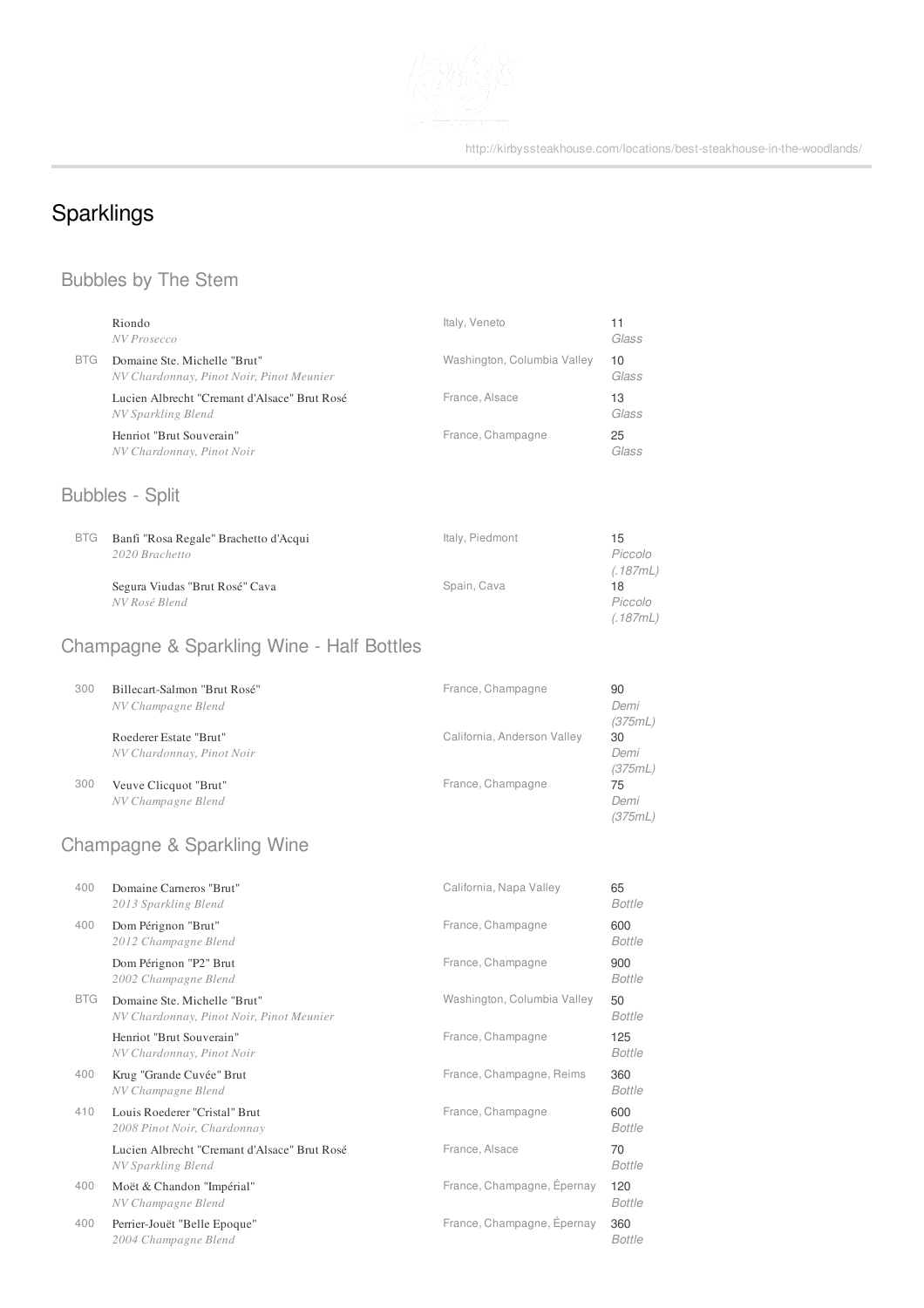| 400 | Perrier-Jouët "Fleur de Champagne Belle Epoque" Brut Rosé<br>2005 Champagne Blend         | France, Champagne, Epernay | 550<br><b>Bottle</b>    |
|-----|-------------------------------------------------------------------------------------------|----------------------------|-------------------------|
|     | Riondo<br>NV Prosecco                                                                     | Italy, Veneto              | 55<br>Bottle            |
| 400 | Veuve Clicquot "Brut"<br>NV Champagne Blend                                               | France, Champagne          | 160<br>Bottle           |
| 400 | Veuve Clicquot "Brut Rosé"<br>NV Champagne Blend                                          | France, Champagne, Reims   | 175<br>Bottle           |
|     | Veuve Clicquot "Brut"<br>NV Champagne Blend                                               | France, Champagne          | 325<br>Magnum<br>(1.5L) |
|     | Veuve Clicquot "Vintage Reserve-Gold Label"<br>2012 Pinot Noir, Chardonnay, Pinot Meunier | France, Champagne          | 198<br><b>Bottle</b>    |

# **Whites**

### Sommelier Selections

| 400 | The Calling by Jim Nantz "Dutton Ranch"                     | California, Russian River | 105           |
|-----|-------------------------------------------------------------|---------------------------|---------------|
|     | 2019 Chardonnay                                             | Valley                    | Bottle        |
|     | Donati Family "Sisters Forever Un-Oaked"<br>2021 Chardonnay | California, Central Coast | 54<br>Bottle  |
|     | Jordan                                                      | California, Russian River | 80            |
|     | 2019 Chardonnay                                             | Valley                    | Bottle        |
|     | Pahlmeyer "Jayson"<br>2017 Chardonnay                       | California, North Coast   | 105<br>Bottle |
|     | Pahlmeyer "Jayson"<br>2018 Sauvignon Blanc                  | California, Napa Valley   | 75<br>Bottle  |
| 400 | Merry Edwards                                               | California, Russian River | 108           |
|     | 2019 Sauvignon Blanc                                        | Valley                    | <b>Bottle</b> |

# Chardonnay by the Stem

| Three Thieves                                               | California, Sierra Foothills, | 11          |
|-------------------------------------------------------------|-------------------------------|-------------|
| 2020 Chardonnay                                             | <b>Placer County</b>          | Glass       |
| Donati Family "Sisters Forever Un-Oaked"<br>2021 Chardonnay | California, Central Coast     | 14<br>Glass |
| Jordan                                                      | California, Russian River     | 20          |
| 2019 Chardonnay                                             | Valley                        | Glass       |

### Sauvignon Blanc by the Stem

| Glass                    |
|--------------------------|
| New Zealand, Marlborough |

# Pinot Grigio by the Stem

| Barone Fini<br>2020 Pinot Grigio    | Italy, Trentino-Alto Adige,<br>Valdadige | 10<br>Glass |
|-------------------------------------|------------------------------------------|-------------|
| Riesling by the Stem                |                                          |             |
| Dr. Loosen "Dr. L"<br>2020 Riesling | Germany, Mosel                           | 12<br>Glass |

# Moscato by the Stem

| Saracco "Moscato d'Asti | Italy, Piedmont, Asti |       |
|-------------------------|-----------------------|-------|
| 2020 Moscato            |                       | Glass |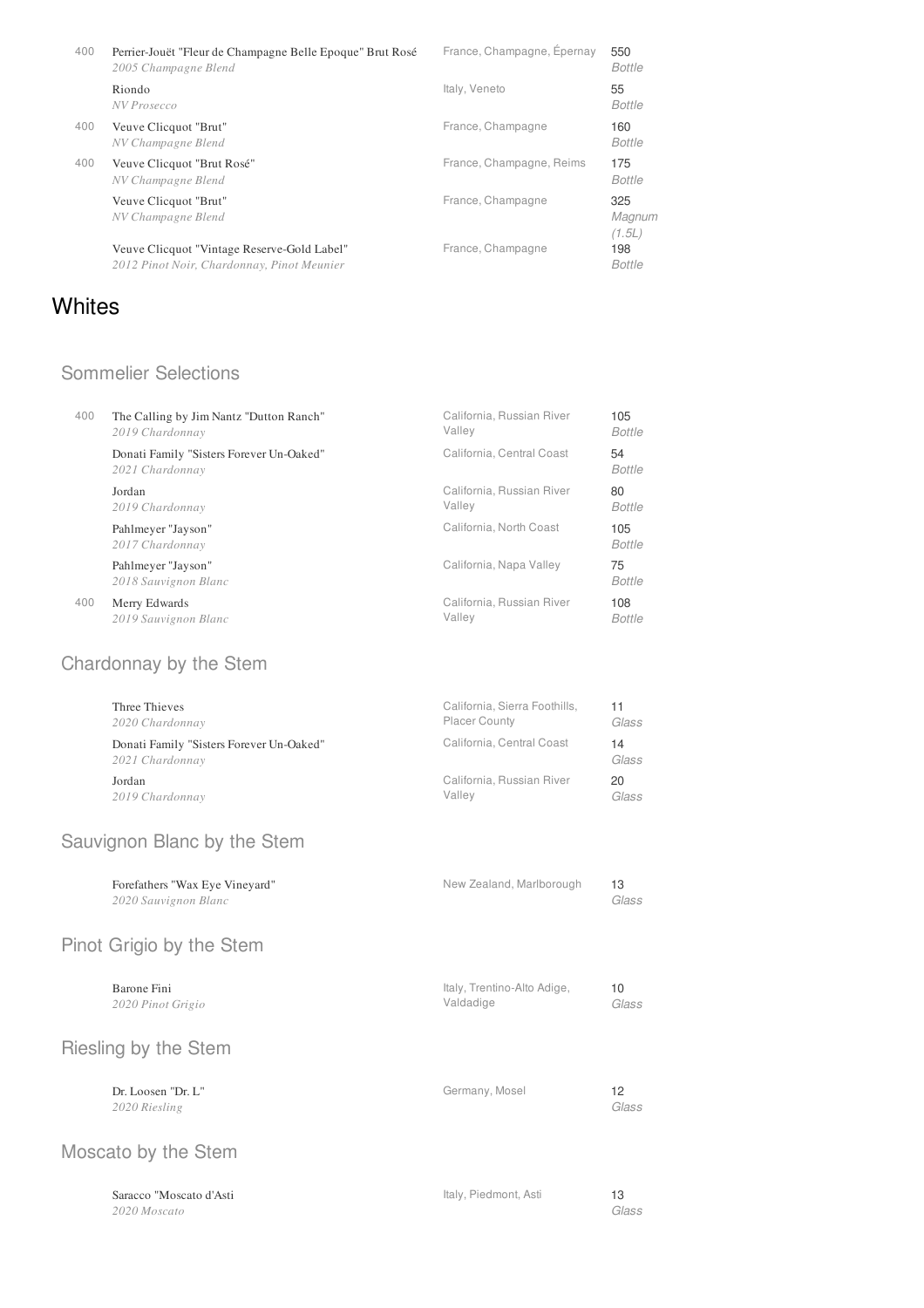### Half Bottles - White Wine

| 300 | Santa Margherita<br>2020 Pinot Grigio                    | Italy, Trentino-Alto Adige, Alto<br>Adige | 30<br>Demi<br>(375mL) |
|-----|----------------------------------------------------------|-------------------------------------------|-----------------------|
| 300 | Clos Du Val<br>2013 Chardonnay                           | California, Napa Valley,<br>Carneros      | 27<br>Demi<br>(375mL) |
| 300 | Cakebread Cellars<br>2019 Chardonnay                     | California, Napa Valley                   | 55<br>Demi<br>(375mL) |
| 310 | Sonoma-Cutrer "Russian River Ranches"<br>2020 Chardonnay | California, Russian River<br>Valley       | 28<br>Demi<br>(375mL) |

# Domestic Whites - Chardonnay

| 400 | Alexander Valley Vineyards<br>2019 Chardonnay               | California, Alexander Valley  | 54<br><b>Bottle</b>  |
|-----|-------------------------------------------------------------|-------------------------------|----------------------|
| 420 | Aubert "Larry Hyde & Sons"                                  | California, Napa Valley,      | 285                  |
|     | 2017 Chardonnay                                             | Carneros                      | <b>Bottle</b>        |
| 400 | Beringer "Private Reserve"<br>2014 Chardonnay               | California, Napa Valley       | 80<br><b>Bottle</b>  |
| 400 | The Calling by Jim Nantz "Dutton Ranch"                     | California, Russian River     | 105                  |
|     | 2019 Chardonnay                                             | Valley                        | <b>Bottle</b>        |
| 400 | Cakebread Cellars<br>2020 Chardonnay                        | California, Napa Valley       | 115<br><b>Bottle</b> |
|     | Donati Family "Sisters Forever Un-Oaked"<br>2021 Chardonnay | California, Central Coast     | 54<br><b>Bottle</b>  |
| 400 | Far Niente<br>2019 Chardonnay                               | California, Napa Valley       | 143<br><b>Bottle</b> |
| 400 | Jordan                                                      | California, Russian River     | 80                   |
|     | 2019 Chardonnay                                             | Valley                        | <b>Bottle</b>        |
|     | Mer Soleil "Reserve" Santa Lucia Highlands                  | California, Santa Lucia       | 65                   |
|     | 2020 Chardonnay                                             | Highlands                     | <b>Bottle</b>        |
|     | Napa Cellars<br>2016 Chardonnay                             | California, Napa Valley       | 58<br><b>Bottle</b>  |
|     | Pahlmeyer "Jayson"<br>2017 Chardonnay                       | California, North Coast       | 105<br><b>Bottle</b> |
| 400 | Ridge "Estate"                                              | California, Santa Cruz        | 115                  |
|     | 2019 Chardonnay                                             | Mountains                     | <b>Bottle</b>        |
|     | Rombauer                                                    | California, Napa Valley,      | 95                   |
|     | 2020 Chardonnay                                             | Carneros                      | <b>Bottle</b>        |
| 300 | Sonoma-Cutrer "Russian River Ranches"                       | California, Russian River     | 65                   |
|     | 2020 Chardonnay                                             | Valley                        | <b>Bottle</b>        |
|     | <b>Three Thieves</b>                                        | California, Sierra Foothills, | 42                   |
|     | 2020 Chardonnay                                             | <b>Placer County</b>          | <b>Bottle</b>        |

### Domestic Whites - Sauvignon Blanc

| <b>BTG</b> | Cade<br>2017 Sauvignon Blanc               | California, Napa Valley             | 85<br><b>Bottle</b>  |
|------------|--------------------------------------------|-------------------------------------|----------------------|
|            | <b>Joel Gott</b><br>2019 Sauvignon Blanc   | California                          | 45<br><b>Bottle</b>  |
| 400        | Merry Edwards<br>2019 Sauvignon Blanc      | California, Russian River<br>Valley | 108<br><b>Bottle</b> |
|            | Pahlmeyer "Jayson"<br>2018 Sauvignon Blanc | California, Napa Valley             | 75<br><b>Bottle</b>  |

# Domestic Whites - Other Whites

| Ovid "Experiment No. W4.7"<br>2017 White Blend | California, Napa Vallev | 320<br>Bottle |
|------------------------------------------------|-------------------------|---------------|
|                                                |                         |               |
| Saracco "Moscato d'Asti                        | Italy, Piedmont, Asti   | 45            |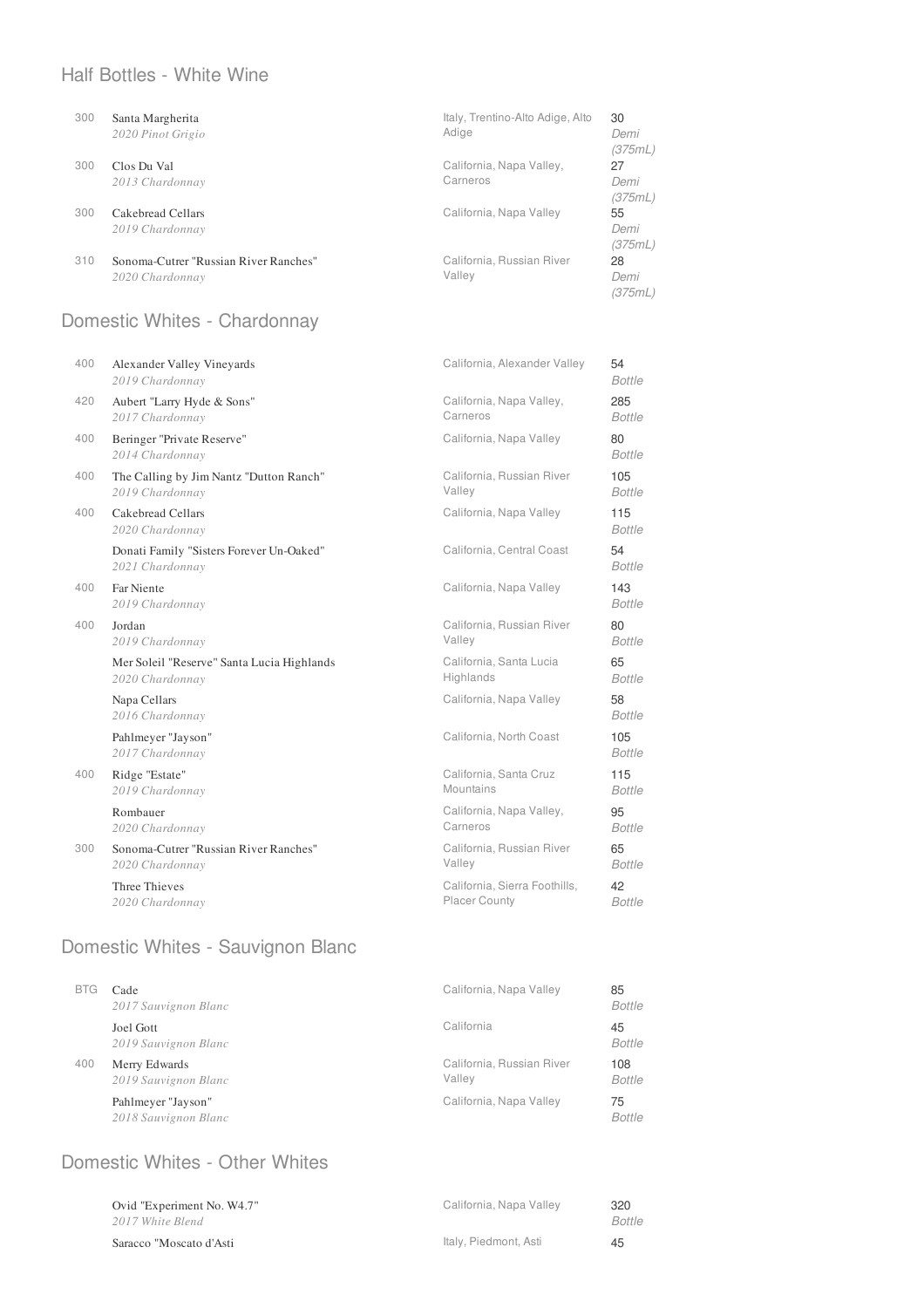### Worldly Whites - Australia & New Zealand

| Forefathers "Wax Eye Vineyard" | New Zealand, Marlborough |        |
|--------------------------------|--------------------------|--------|
| 2020 Sauvignon Blanc           |                          | Bottle |

# Worldly Whites - France

| de Ladoucette "Comte Lafond" Sancerre                  | France, Loire Valley, Upper | 90                  |
|--------------------------------------------------------|-----------------------------|---------------------|
| 2020 Sauvignon Blanc                                   | Loire                       | <b>Bottle</b>       |
| Louis Latour "Corton-Charlemagne" Grand Cru            | France, Burgundy, Côte de   | 325                 |
| 2016 Chardonnay                                        | Beaune                      | <b>Bottle</b>       |
| Marc Morey "En Virondot" Chassagne-Montrachet 1 er Cru | France, Burgundy, Côte de   | 210                 |
| 2015 Chardonnay                                        | Beaune                      | <b>Bottle</b>       |
| Trimbach<br>2019 Riesling                              | France, Alsace              | 55<br><b>Bottle</b> |

### Worldly Whites - Germany

| BTG Dr. Loosen "Dr. L"<br>2020 Riesling                  | Germany, Mosel | 45<br>Bottle        |
|----------------------------------------------------------|----------------|---------------------|
| S.A. Prüm "Urziger Wurzgarten" Kabinett<br>2016 Riesling | Germany, Mosel | 78<br><b>Bottle</b> |

# Worldly Whites - Italy

| Bar | Barone Fini       | Italy, Trentino-Alto Adige,      | 40     |
|-----|-------------------|----------------------------------|--------|
|     | 2020 Pinot Grigio | Valdadige                        | Bottle |
| 400 | Santa Margherita  | Italy, Trentino-Alto Adige, Alto | 62     |
|     | 2020 Pinot Grigio | Adiae                            | Bottle |

# Rosés

#### Rosé

|     | Alexander Valley Vineyards "Dry Rosé of Sangiovese"<br>2021 Sangiovese | California, Sonoma County            | 65<br><b>Bottle</b> |
|-----|------------------------------------------------------------------------|--------------------------------------|---------------------|
| 400 | Ferrari-Carano "Dry Sangiovese Rosé"<br>2021 Sangiovese                | California, Sonoma County            | 50<br><b>Bottle</b> |
|     | Pascal Jolivet "Sancerre" Rosé<br>2019 Pinot Noir                      | France, Loire Valley, Upper<br>Loire | 80<br><b>Bottle</b> |
|     | Sanford "Rosé of Pinot Noir"<br>2019 Pinot Noir                        | California, Santa Rita Hills         | 70<br><b>Bottle</b> |

### **Reds**

### Sommelier Selection

|     | Donati<br>2019 Cabernet Sauvignon                                                | California, Paicines                   | 66<br>Bottle         |
|-----|----------------------------------------------------------------------------------|----------------------------------------|----------------------|
|     | Donati "Ezio" Reserve Cabernet<br>2015 Cabernet Sauvignon                        | California, Central Coast,<br>Paicines | 82<br>Bottle         |
|     | Alexander Valley Vineyards "Alexander School Reserve"<br>2017 Cabernet Sauvignon | California, Alexander Valley           | 95<br>Bottle         |
| 117 | Jordan<br>2017 Cabernet Sauvignon                                                | California, Alexander Valley           | 140<br><b>Bottle</b> |
| 127 | Silver Oak "Alexander Valley"<br>2016 Cabernet Sauvignon                         | California, Alexander Valley           | 170<br>Bottle        |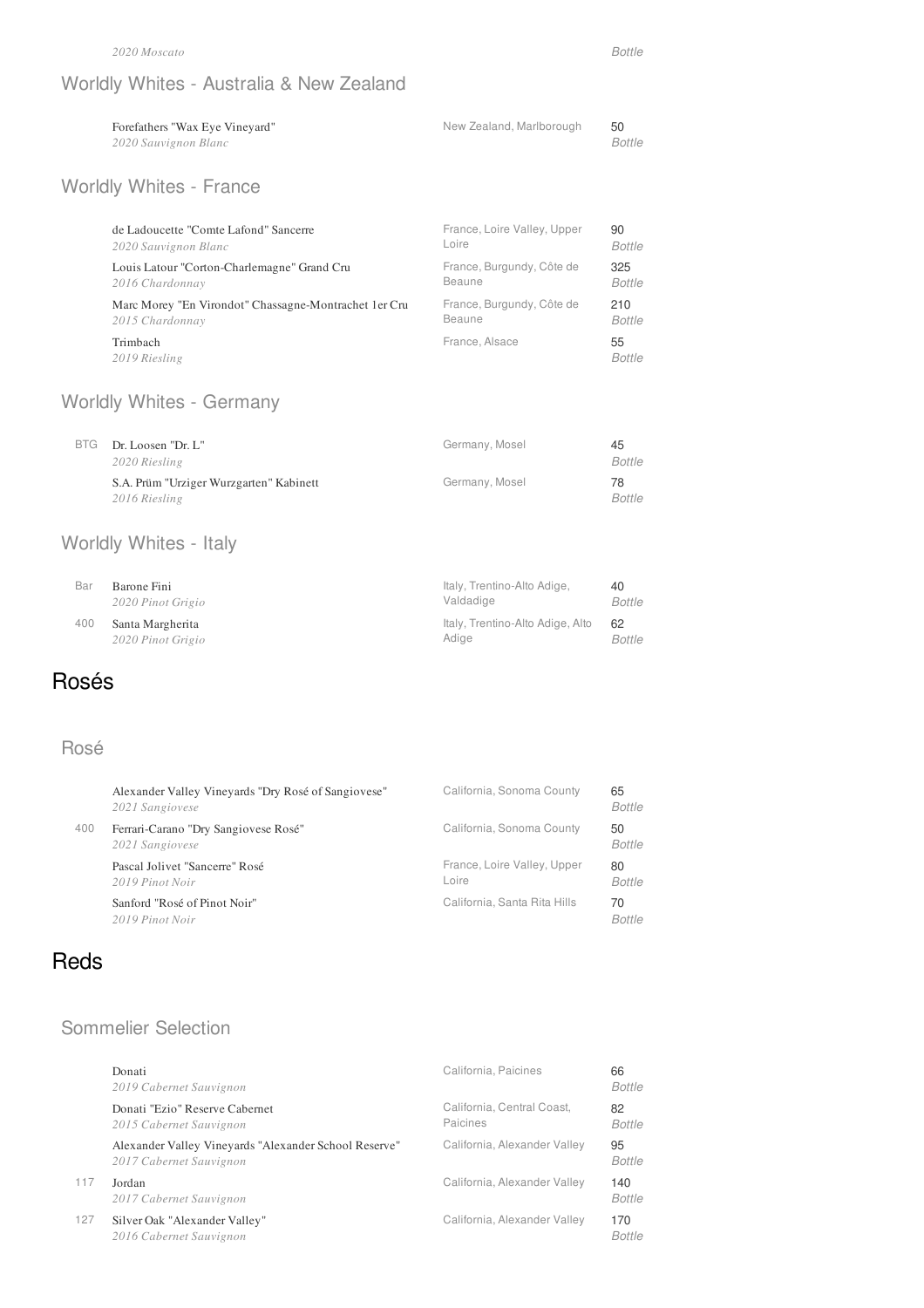|            | Alexander Valley Vineyards<br>2019 Merlot                                                                                | California, Alexander Valley         | 62<br><b>Bottle</b>  |
|------------|--------------------------------------------------------------------------------------------------------------------------|--------------------------------------|----------------------|
|            | Pahlmeyer<br>2016 Merlot                                                                                                 | California, Napa Valley              | 195<br><b>Bottle</b> |
|            | Donati "Claret"<br>2018 Red Bordeaux Blend                                                                               | California, Central Coast            | 58<br>Bottle         |
|            | Donati "The Immigrant"<br>2014 Merlot, Malbec, Petit Verdot, Cabernet Franc                                              | California, Paicines                 | 82<br><b>Bottle</b>  |
|            | Pahlmeyer "30th Anniversary Proprietary Red"<br>2016 Cabernet Sauvignon, Merlot, Cabernet Franc, Petit<br>Verdot, Malbec | California, Napa Valley              | 435<br><b>Bottle</b> |
|            | Sine Qua Non "Pajarito Del Amor"<br>2016 Grenache, Petite Sirah, Syrah, Viognier                                         | California, Central Coast            | 950<br>Bottle        |
|            | Sine Qua Non "Subir"<br>2016 Syrah                                                                                       | California, Central Coast            | 950<br>Bottle        |
|            | Alexander Valley Vineyards<br>2019 Cabernet Franc                                                                        | California, Alexander Valley         | 68<br><b>Bottle</b>  |
| 158        | EnRoute "Les Pommiers"<br>2019 Pinot Noir                                                                                | California, Russian River<br>Valley  | 95<br><b>Bottle</b>  |
| 140        | Leviathan<br>2018 Red Bordeaux Blend                                                                                     | California, Napa Valley              | 90<br>Bottle         |
| 114        | Groth<br>2018 Cabernet Sauvignon                                                                                         | California, Napa Valley,<br>Oakville | 145<br>Bottle        |
| 111        | Faust<br>2019 Cabernet Sauvignon                                                                                         | California, Napa Valley              | 135<br>Bottle        |
|            | Duckhorn<br>2018 Merlot                                                                                                  | California, Napa Valley              | 95<br>Bottle         |
| 119        | Justin<br>2018 Cabernet Sauvignon                                                                                        | California, Paso Robles              | 70<br>Bottle         |
| <b>BTG</b> | Duckhorn<br>2019 Cabernet Sauvignon                                                                                      | California, Napa Valley              | 135<br><b>Bottle</b> |
| 118        | Joel Gott "815"<br>2019 Cabernet Sauvignon                                                                               | California, North Coast              | 58<br>Bottle         |
|            | Neyers<br>2019 Cabernet Sauvignon                                                                                        | California, Napa Valley              | 125<br>Bottle        |

# Cabernet Sauvignon by the Stem

| <b>BTG</b> | Guenoc<br>2020 Cabernet Sauvignon          | California, Lake County | 10<br>Glass |
|------------|--------------------------------------------|-------------------------|-------------|
| BTG.       | Joel Gott "815"<br>2019 Cabernet Sauvignon | California, North Coast | 15<br>Glass |
|            | Donati<br>2019 Cabernet Sauvignon          | California, Paicines    | 17<br>Glass |
|            | Faust<br>2019 Cabernet Sauvignon           | California, Napa Valley | 35<br>Glass |

#### Meritage and Blends by the Stem

| Donati "Claret"<br>2018 Red Bordeaux Blend | California. Central Coast | 15<br>Glass |
|--------------------------------------------|---------------------------|-------------|
| Taken<br>2018 Red Bordeaux Blend           | California, Napa Vallev   | 20<br>Glass |

### Merlot by the Stem

| Chelsea Goldschmidt<br>2016 Merlot        | California, Alexander Valley | 13<br>Glass |
|-------------------------------------------|------------------------------|-------------|
| Alexander Valley Vineyards<br>2019 Merlot | California, Alexander Valley | 16<br>Glass |

### Pinot Noir by the Stem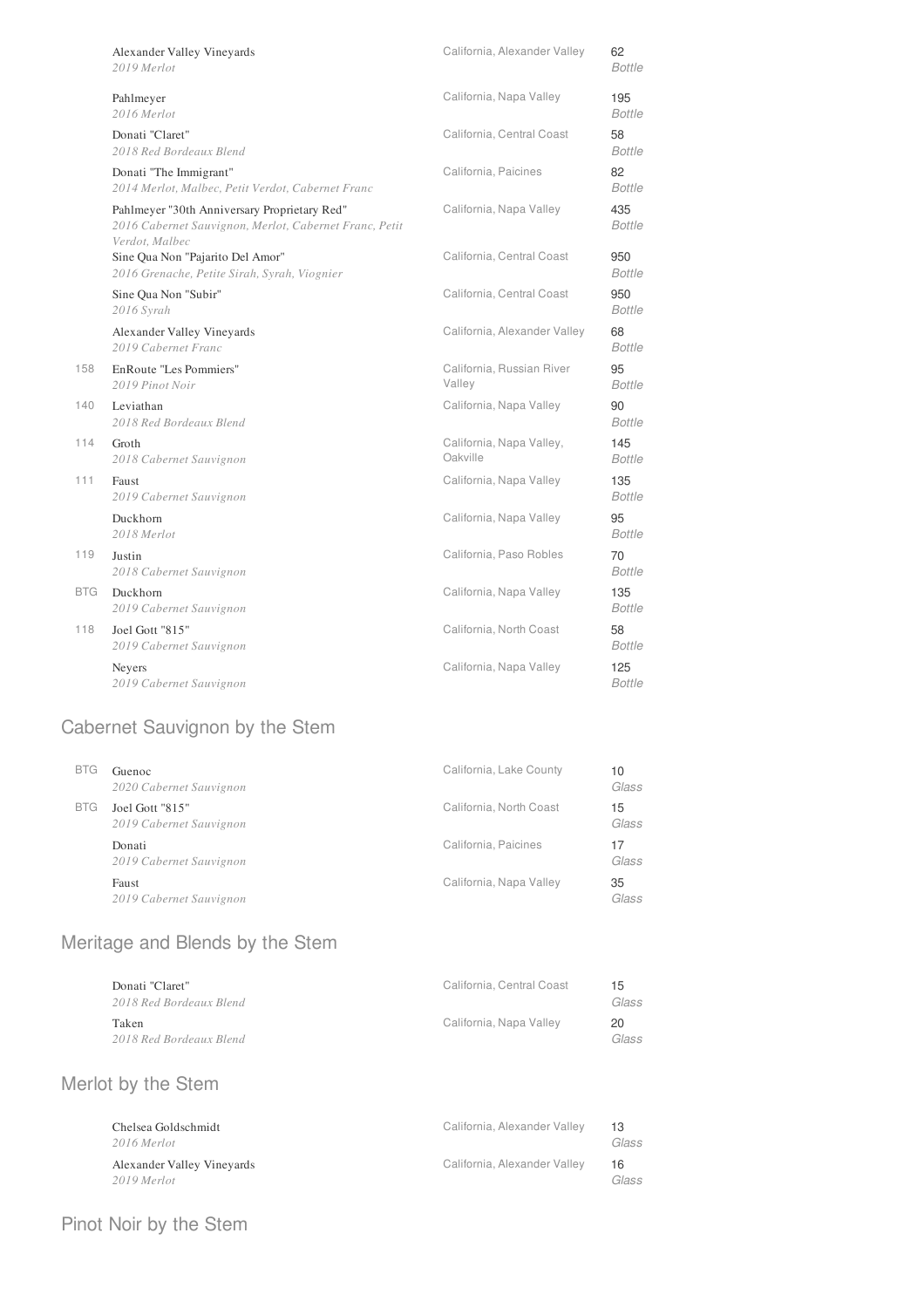| Etude "Lyric"                | California, Santa Barbara | 12          |
|------------------------------|---------------------------|-------------|
| 2019 Pinot Noir              | County                    | Glass       |
| Primarius<br>2020 Pinot Noir | Oregon                    | 14<br>Glass |
| EnRoute "Les Pommiers"       | California, Russian River | 25          |
| 2019 Pinot Noir              | Valley                    | Glass       |

# Domestic Reds - Cabernet Sauvignon

|            | Alexander Valley Vineyards<br>2019 Cabernet Sauvignon                            | California, Alexander Valley                | 66<br>Bottle         |
|------------|----------------------------------------------------------------------------------|---------------------------------------------|----------------------|
|            | Alexander Valley Vineyards "Alexander School Reserve"<br>2017 Cabernet Sauvignon | California, Alexander Valley                | 95<br>Bottle         |
| 101        | as One Cru<br>2016 Cabernet Sauvignon                                            | California, Napa Valley,<br>Oakville        | 240<br>Bottle        |
| 104        | Bella Union by Nickel & Nickel and Far Niente<br>2018 Cabernet Sauvignon         | California, Napa Valley                     | 155<br>Bottle        |
| 106        | Cakebread Cellars<br>2018 Cabernet Sauvignon                                     | California, Napa Valley                     | 180<br>Bottle        |
|            | Cakebread Cellars "Dancing Bear Ranch"<br>2018 Cabernet Sauvignon                | California, Napa Valley, Howell<br>Mountain | 350<br>Bottle        |
| 104        | Cardinale<br>2017 Cabernet Sauvignon, Merlot                                     | California, Napa Valley                     | 750<br>Bottle        |
| 108        | Caymus "Special Selection"<br>2017 Cabernet Sauvignon                            | California, Napa Valley                     | 425<br>Bottle        |
| 125        | Darioush "Signature"<br>2019 Cabernet Sauvignon                                  | California, Napa Valley                     | 275<br><b>Bottle</b> |
| 109        | Darioush "Darius II"<br>2014 Cabernet Sauvignon                                  | California, Napa Valley                     | 595<br><b>Bottle</b> |
|            | Donati<br>2019 Cabernet Sauvignon                                                | California, Paicines                        | 66<br><b>Bottle</b>  |
|            | Donati "Ezio" Reserve Cabernet<br>2015 Cabernet Sauvignon                        | California, Central Coast,<br>Paicines      | 82<br>Bottle         |
| <b>BTG</b> | Duckhorn<br>2019 Cabernet Sauvignon                                              | California, Napa Valley                     | 135<br>Bottle        |
| 111        | Faust<br>2019 Cabernet Sauvignon                                                 | California, Napa Valley                     | 135<br>Bottle        |
| 112        | Ferrari-Carano<br>2018 Cabernet Sauvignon                                        | California, Alexander Valley                | 65<br><b>Bottle</b>  |
|            | Forefathers "Lone Tree Vineyard"<br>2019 Cabernet Sauvignon                      | California, Alexander Valley                | 95<br>Bottle         |
|            | Goldschmidt "Game Ranch"<br>2016 Cabernet Sauvignon                              | California, Napa Valley,<br>Oakville        | 140<br>Bottle        |
| 114        | Groth<br>2018 Cabernet Sauvignon                                                 | California, Napa Valley,<br>Oakville        | 145<br><b>Bottle</b> |
| <b>BTG</b> | Guenoc<br>2020 Cabernet Sauvignon                                                | California, Lake County                     | 40<br><b>Bottle</b>  |
| 116        | Heitz Cellar<br>2017 Cabernet Sauvignon                                          | California, Napa Valley                     | 135<br>Bottle        |
| 118        | Joel Gott "815"<br>2019 Cabernet Sauvignon                                       | California, North Coast                     | 58<br>Bottle         |
| 117        | Jordan<br>2017 Cabernet Sauvignon                                                | California, Alexander Valley                | 140<br><i>Bottle</i> |
| 118        | Joseph Phelps<br>2019 Cabernet Sauvignon                                         | California, Napa Valley                     | 160<br>Bottle        |
| 119        | Justin<br>2018 Cabernet Sauvignon                                                | California, Paso Robles                     | 70<br><b>Bottle</b>  |
|            | Katherine Goldschmidt "Stonemason Hill"<br>2018 Cabernet Sauvignon               | California, Alexander Valley                | 55<br>Bottle         |
|            | Neyers<br>2019 Cabernet Sauvignon                                                | California, Napa Valley                     | 125<br><i>Bottle</i> |
|            | Nickel & Nickel "Branding Iron"<br>2019 Cabernet Sauvignon                       | California, Napa Valley,<br>Oakville        | 195<br><i>Bottle</i> |
|            | Orin Swift "Palermo"<br>2018 Cabernet Sauvignon, Merlot, Malbec                  | California, Napa Valley                     | 130<br>Bottle        |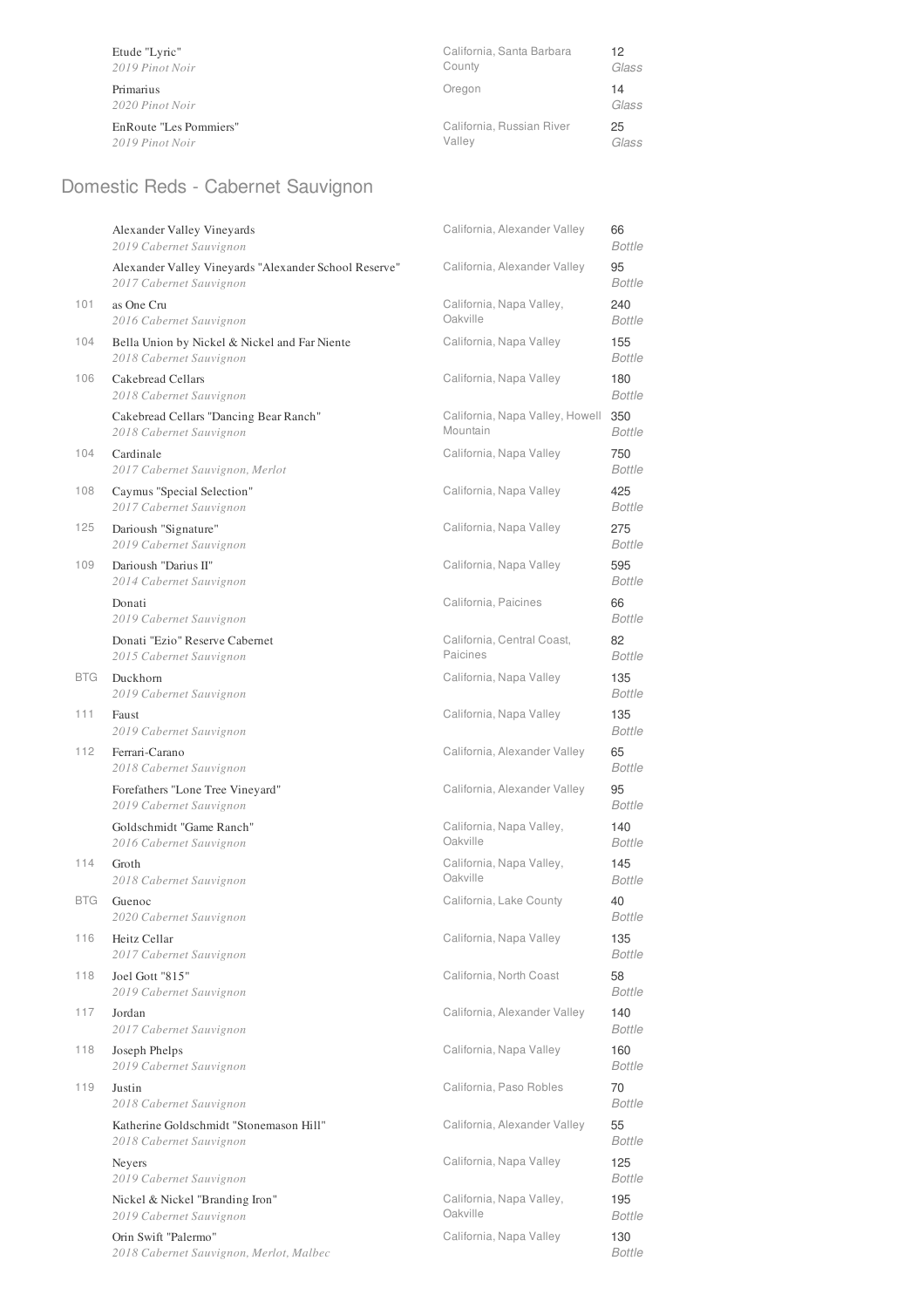| Parmeson<br>2014 Cabernet Sauvignon                           | Alexander Valley                                | 156<br><b>Bottle</b> |
|---------------------------------------------------------------|-------------------------------------------------|----------------------|
| Peter Michael "Au Paradis"<br>2017 Cabernet Sauvignon         | California, Napa Valley,<br>Oakville            | 475<br><b>Bottle</b> |
| PlumpJack "Estate"<br>2018 Cabernet Sauvignon                 | California, Napa Valley,<br>Oakville            | 345<br><b>Bottle</b> |
| Raymond "Generations"<br>2013 Cabernet Sauvignon              | California, Napa Valley                         | 270<br><b>Bottle</b> |
| Rombauer<br>2018 Cabernet Sauvignon                           | California, Napa Valley                         | 155<br><b>Bottle</b> |
| Scarecrow "M. Etain"<br>2019 Cabernet Sauvignon               | California, Napa Valley,<br>Rutherford          | 375<br><b>Bottle</b> |
| Shafer "Hillside Select"<br>2017 Cabernet Sauvignon           | California, Napa Valley, Stags<br>Leap District | 650<br><b>Bottle</b> |
| Shafer "One Point Five"<br>2019 Cabernet Sauvignon            | California, Napa Valley, Stags<br>Leap District | 240<br><b>Bottle</b> |
| Silver Oak "Alexander Valley"<br>2016 Cabernet Sauvignon      | California, Alexander Valley                    | 170<br><b>Bottle</b> |
| Silver Oak "Napa Valley"<br>2016 Cabernet Sauvignon           | California, Napa Valley                         | 320<br><b>Bottle</b> |
| Spottswoode<br>2018 Cabernet Sauvignon                        | California, Napa Valley, St.<br>Helena          | 480<br><b>Bottle</b> |
| Stag's Leap Wine Cellars "Artemis"<br>2019 Cabernet Sauvignon | California, Napa Valley                         | 140<br><b>Bottle</b> |
| <b>Stout Family</b><br>2016 Cabernet Sauvignon                | California, Napa                                | 165<br><b>Bottle</b> |
| ZD<br>2018 Cabernet Sauvignon                                 | California, Napa Valley                         | 155<br><b>Bottle</b> |
|                                                               |                                                 |                      |

# Meritage and Red Blends

|     | Alexander Valley Vineyards "Cyrus"<br>2015 Cabernet Sauvignon, Merlot, Cabernet Franc, Petit<br>Verdot, Malbec           | California, Alexander Valley            | 125<br><b>Bottle</b> |
|-----|--------------------------------------------------------------------------------------------------------------------------|-----------------------------------------|----------------------|
|     | Donati "Claret"<br>2018 Red Bordeaux Blend                                                                               | California, Central Coast               | 58<br><b>Bottle</b>  |
|     | Donati "The Immigrant"<br>2014 Merlot, Malbec, Petit Verdot, Cabernet Franc                                              | California, Paicines                    | 82<br><b>Bottle</b>  |
|     | Italics "Proprietary Red Wine"<br>2015 Cabernet Sauvignon, Merlot, Cabernet Franc, Petit<br>Verdot                       | California, Napa Valley,<br>Coombsville | 140<br><b>Bottle</b> |
| 139 | Joseph Phelps "Insignia"<br>2017 Red Bordeaux Blend                                                                      | California, Napa Valley                 | 660<br><b>Bottle</b> |
| 140 | Leviathan<br>2018 Red Bordeaux Blend                                                                                     | California, Napa Valley                 | 90<br><b>Bottle</b>  |
|     | Nick Goldschmidt "Fidelity"<br>2020 Red Bordeaux Blend                                                                   | California, Alexander Valley            | 65<br><b>Bottle</b>  |
| 137 | Niner "Fog Catcher"<br>2013 Red Bordeaux Blend                                                                           | California, Paso Robles                 | 313<br><b>Bottle</b> |
| 140 | Opus One<br>2018 Red Bordeaux Blend                                                                                      | California, Napa Valley,<br>Oakville    | 650<br><b>Bottle</b> |
| 133 | Orin Swift "Abstract"<br>2017 Grenache, Petite Sirah, Syrah                                                              | California, Sonoma County               | 95<br><b>Bottle</b>  |
| 123 | Ovid "Experiment No. C4.6"<br>2016 Cabernet Sauvignon, Petit Verdot, Cabernet Franc,<br>Merlot                           | California, Napa Valley                 | 550<br><b>Bottle</b> |
| 123 | Ovid "Red Wine"<br>2014 Red Bordeaux Blend                                                                               | California, Napa Valley                 | 755<br>Bottle        |
|     | Pahlmeyer "30th Anniversary Proprietary Red"<br>2016 Cabernet Sauvignon, Merlot, Cabernet Franc, Petit<br>Verdot, Malbec | California, Napa Valley                 | 435<br><b>Bottle</b> |
| 143 | Ouintessa<br>2018 Red Bordeaux Blend                                                                                     | California, Napa Valley,<br>Rutherford  | 450<br><b>Bottle</b> |
| 141 | The Prisoner<br>2019 Zinfandel Blend                                                                                     | California, Napa Valley                 | 100<br><b>Bottle</b> |
| 144 | Vérité "Le Désir"                                                                                                        | California, Sonoma County               | 870                  |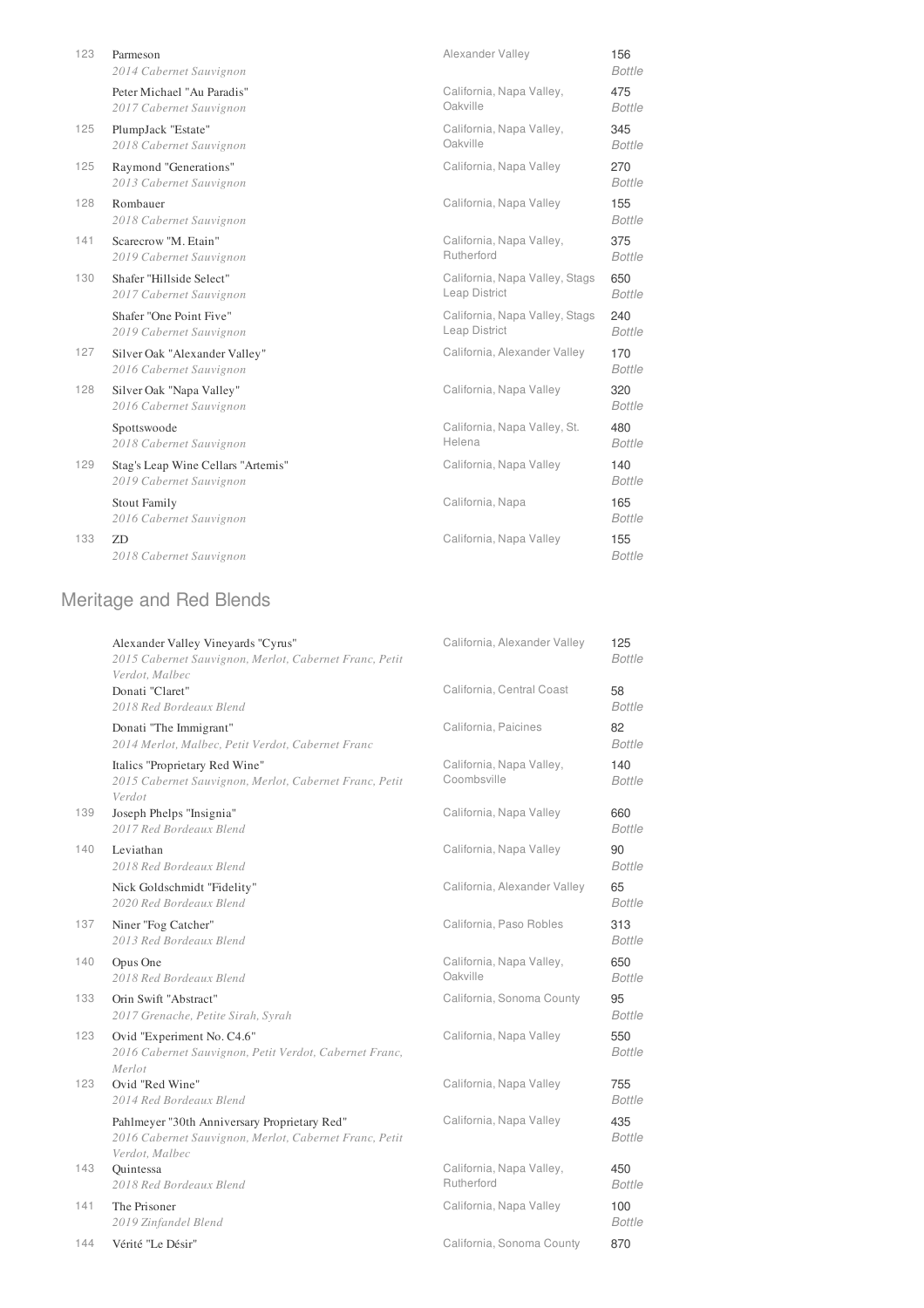#### Domestic Reds - Merlot

|     | Alexander Valley Vineyards<br>2019 Merlot | California, Alexander Valley         | 62<br><b>Bottle</b>  |
|-----|-------------------------------------------|--------------------------------------|----------------------|
| 146 | Cakebread Cellars<br>2018 Merlot          | California, Napa Valley              | 145<br><b>Bottle</b> |
|     | Chelsea Goldschmidt<br>2016 Merlot        | California, Alexander Valley         | 50<br><b>Bottle</b>  |
|     | Duckhorn<br>2018 Merlot                   | California, Napa Valley              | 95<br><b>Bottle</b>  |
| 148 | Flora Springs<br>2017 Merlot              | California, Napa Valley              | 60<br><b>Bottle</b>  |
|     | Pahlmeyer<br>2016 Merlot                  | California, Napa Valley              | 195<br><b>Bottle</b> |
|     | Rombauer<br>2018 Merlot                   | California, Napa Valley,<br>Carneros | 115<br><b>Bottle</b> |

# Domestic Reds - Pinot Noir

|     | Alexander Valley Vineyards<br>2019 Pinot Noir         | California, Alexander Valley | 70<br><b>Bottle</b>  |
|-----|-------------------------------------------------------|------------------------------|----------------------|
|     | as One Cru                                            | California, Napa Valley,     | 105                  |
|     | 2018 Pinot Noir                                       | Carneros                     | <b>Bottle</b>        |
| 154 | Beaux Frères "Zena Crown"                             | Oregon, Willamette Valley,   | 160                  |
|     | 2018 Pinot Noir                                       | Eola - Amity Hills           | <b>Bottle</b>        |
| 153 | Bergström "Cumberland Reserve"<br>2019 Pinot Noir     | Oregon, Willamette Valley    | 105<br><b>Bottle</b> |
|     | Chalk Hill "North Coast"<br>2018 Pinot Noir           | California, North Coast      | 60<br><b>Bottle</b>  |
| 159 | Cristom "Estate"                                      | Oregon, Willamette Valley,   | 90                   |
|     | 2020 Pinot Noir                                       | Eola-Amity Hills             | <b>Bottle</b>        |
| 157 | Croix "Narrow Gauge"                                  | California, Russian River    | 160                  |
|     | 2017 Pinot Noir                                       | Valley                       | <b>Bottle</b>        |
| 160 | Emeritus "Hallberg Ranch"                             | California, Russian River    | 86                   |
|     | 2017 Pinot Noir                                       | Valley                       | <b>Bottle</b>        |
| 158 | EnRoute "Les Pommiers"                                | California, Russian River    | 95                   |
|     | 2019 Pinot Noir                                       | Valley                       | <b>Bottle</b>        |
| 159 | Etude "Grace Benoist Ranch"                           | California, Napa Valley,     | 84                   |
|     | 2018 Pinot Noir                                       | Carneros                     | <b>Bottle</b>        |
| 161 | Etude "Lyric"                                         | California, Santa Barbara    | 46                   |
|     | 2019 Pinot Noir                                       | County                       | <b>Bottle</b>        |
| 162 | Guarachi "Gap's Crown Vineyard"<br>2013 Pinot Noir    | California, Sonoma Coast     | 155<br><b>Bottle</b> |
|     | Kistler "Russian River Valley"                        | California, Russian River    | 160                  |
|     | 2019 Pinot Noir                                       | Valley                       | <b>Bottle</b>        |
| 163 | Patz & Hall "Gap's Crown Vineyard"<br>2016 Pinot Noir | California, Sonoma Coast     | 175<br><b>Bottle</b> |
|     | Primarius<br>2020 Pinot Noir                          | Oregon                       | 54<br>Bottle         |
| 157 | Sandhi "Sanford & Benedict"<br>2019 Pinot Noir        | California, Santa Rita Hills | 115<br><b>Bottle</b> |
| 164 | Sea Smoke "Southing"<br>2019 Pinot Noir               | California, Santa Rita Hills | 210<br><b>Bottle</b> |
| 166 | Soter "Mineral Springs Ranch"                         | Oregon, Willamette Valley,   | 150                  |
|     | 2017 Pinot Noir                                       | Yamhill-Carlton              | <b>Bottle</b>        |
|     | Talbott "Kali Hart"<br>2017 Pinot Noir                | California, Monterey County  | 75<br><b>Bottle</b>  |
|     | Three Sticks "PFV Estate"<br>2020 Pinot Noir          | California, Sonoma Coast     | 99<br><b>Bottle</b>  |
| 168 | Williams Selyem "Eastside Road Neighbors"             | California, Russian River    | 275                  |
|     | 2019 Pinot Noir                                       | Valley                       | <b>Bottle</b>        |
|     | ZD                                                    | California, Napa Valley,     | 135                  |
|     | 2018 Pinot Noir                                       | Carneros                     | Bottle               |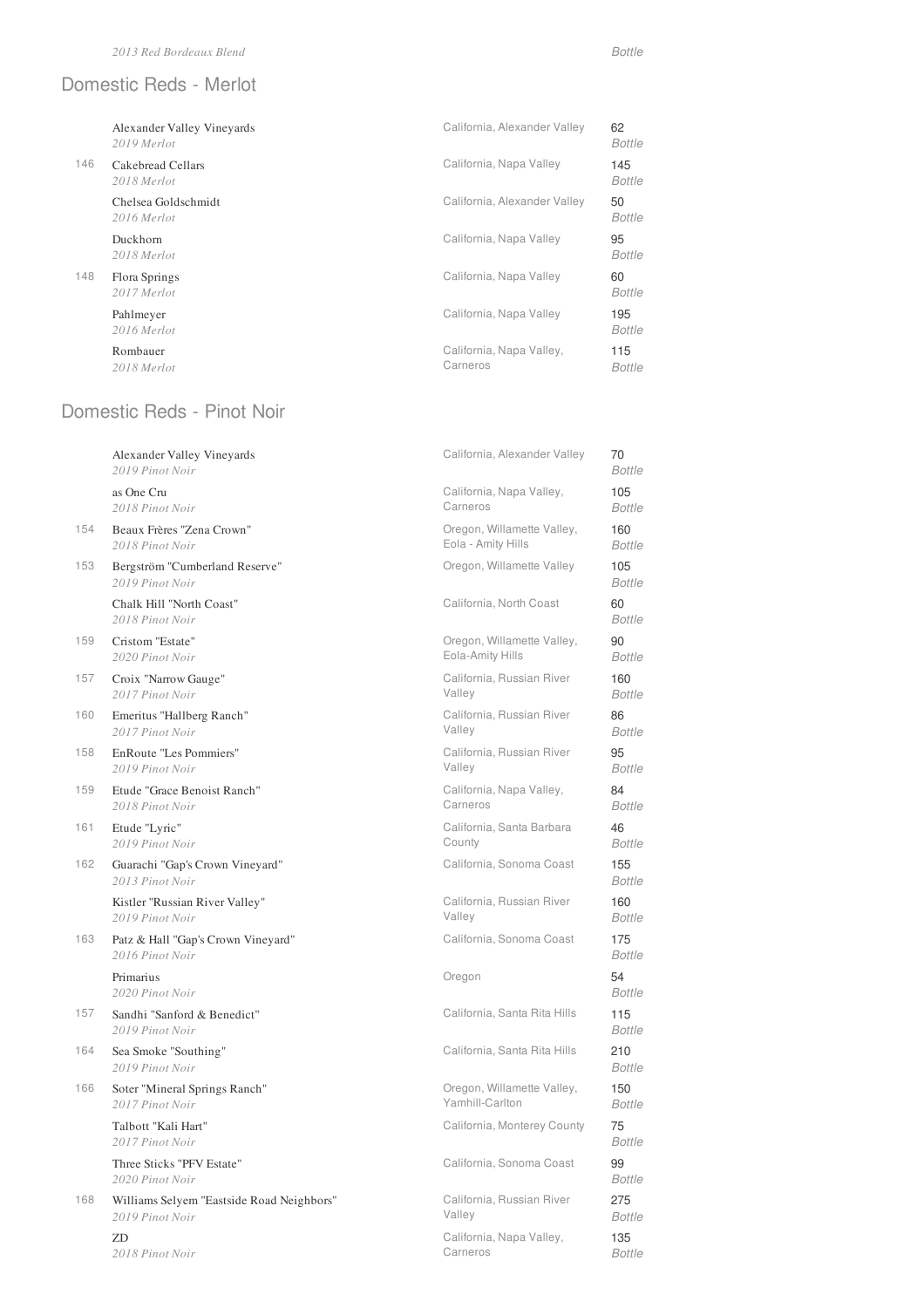#### Domestic Reds - Cabernet Franc

| Alexander Valley Vineyards | California, Alexander Valley | 68            |
|----------------------------|------------------------------|---------------|
| 2019 Cabernet Franc        |                              | <b>Bottle</b> |
|                            |                              |               |

# Domestic Reds - Syrah / Grenache

| 173 | Charles Smith "Royal City"<br>$2013$ Syrah                                       | Washington, Columbia Valley | 250<br><b>Bottle</b> |
|-----|----------------------------------------------------------------------------------|-----------------------------|----------------------|
|     | Sine Qua Non "Pajarito Del Amor"<br>2016 Grenache, Petite Sirah, Syrah, Viognier | California, Central Coast   | 950<br><b>Bottle</b> |
|     | Sine Qua Non "Subir"<br>$2016$ Syrah                                             | California, Central Coast   | 950<br><b>Bottle</b> |

#### Domestic Reds - Zinfandel

| 172 | Croix "Wood Estate"<br>2017 Zinfandel           | California, Russian River<br>Valley | 135<br>Bottle        |
|-----|-------------------------------------------------|-------------------------------------|----------------------|
|     | Martinelli "Guiseppe & Luisa"<br>2018 Zinfandel | California, Russian River<br>Valley | 125<br><b>Bottle</b> |
| 174 | Ridge "Lytton Springs"<br>2017 Zinfandel Blend  | California, Dry Creek Valley        | 115<br>Bottle        |
|     | Rombauer<br>2019 Zinfandel                      | California, Napa Valley             | 90<br>Bottle         |
|     | Saldo<br>2019 Zinfandel                         | California, Napa Valley             | 75<br><b>Bottle</b>  |

#### Worldly Reds - Argentina & Chile

| 203 | Luca "Laborde Double Select"<br>$2015$ Syrah                          | Argentina, Mendoza | 105<br><b>Bottle</b> |
|-----|-----------------------------------------------------------------------|--------------------|----------------------|
| 205 | Luca Old Vine<br>2017 Malbec                                          | Argentina, Mendoza | 84<br><b>Bottle</b>  |
| 206 | Luigi Bosca<br>2018 Cabernet Sauvignon                                | Argentina, Mendoza | 65<br><b>Bottle</b>  |
|     | Terrazas de Los Andes "Las Compuertas" Single Vineyard<br>2015 Malbec | Argentina, Mendoza | 125<br><b>Bottle</b> |

### Worldly Reds - Australia & New Zeland

| 213 | Mollydooker "Enchanted Path"<br>2016 Shiraz, Cabernet Sauvignon | Australia, Fleurieu, McLaren<br>Vale | 195<br><b>Bottle</b> |
|-----|-----------------------------------------------------------------|--------------------------------------|----------------------|
| 217 | Yarra Yering Dry Red #1<br>2010 Red Blend                       | Australia, Yarra Valley              | 180<br><b>Bottle</b> |
|     | Penfolds "Bin 389"<br>2017 Cabernet Sauvignon, Shiraz           | Australia                            | 90<br><b>Bottle</b>  |

### Worldly Reds - France - Bordeaux

|     | Château Clos St. Martin "Saint-Émilion" Grand Cru<br>- Merlot, Cabernet Sauvignon, Cabernet Franc | France, Bordeaux, Libournais | 210<br><b>Bottle</b>  |
|-----|---------------------------------------------------------------------------------------------------|------------------------------|-----------------------|
|     | Château Duhart-Milon<br>2011 Red Bordeaux Blend                                                   | France, Bordeaux, Médoc      | 275<br><b>Bottle</b>  |
|     | Château Greysac "Médoc"<br>2015 Red Bordeaux Blend                                                | France, Bordeaux, Médoc      | 85<br><b>Bottle</b>   |
| 220 | Château Haut-Brion<br>1988 Red Bordeaux Blend                                                     | France, Bordeaux, Graves     | 2000<br><b>Bottle</b> |
|     | Château Lafleur-Gazin "Pomerol"<br>2016 Red Bordeaux Blend                                        | France, Bordeaux, Libournais | 145<br><b>Bottle</b>  |
| 221 | Château Larcis Ducasse<br>2012 Red Bordeaux Blend                                                 | France, Bordeaux, Libournais | 270<br><b>Bottle</b>  |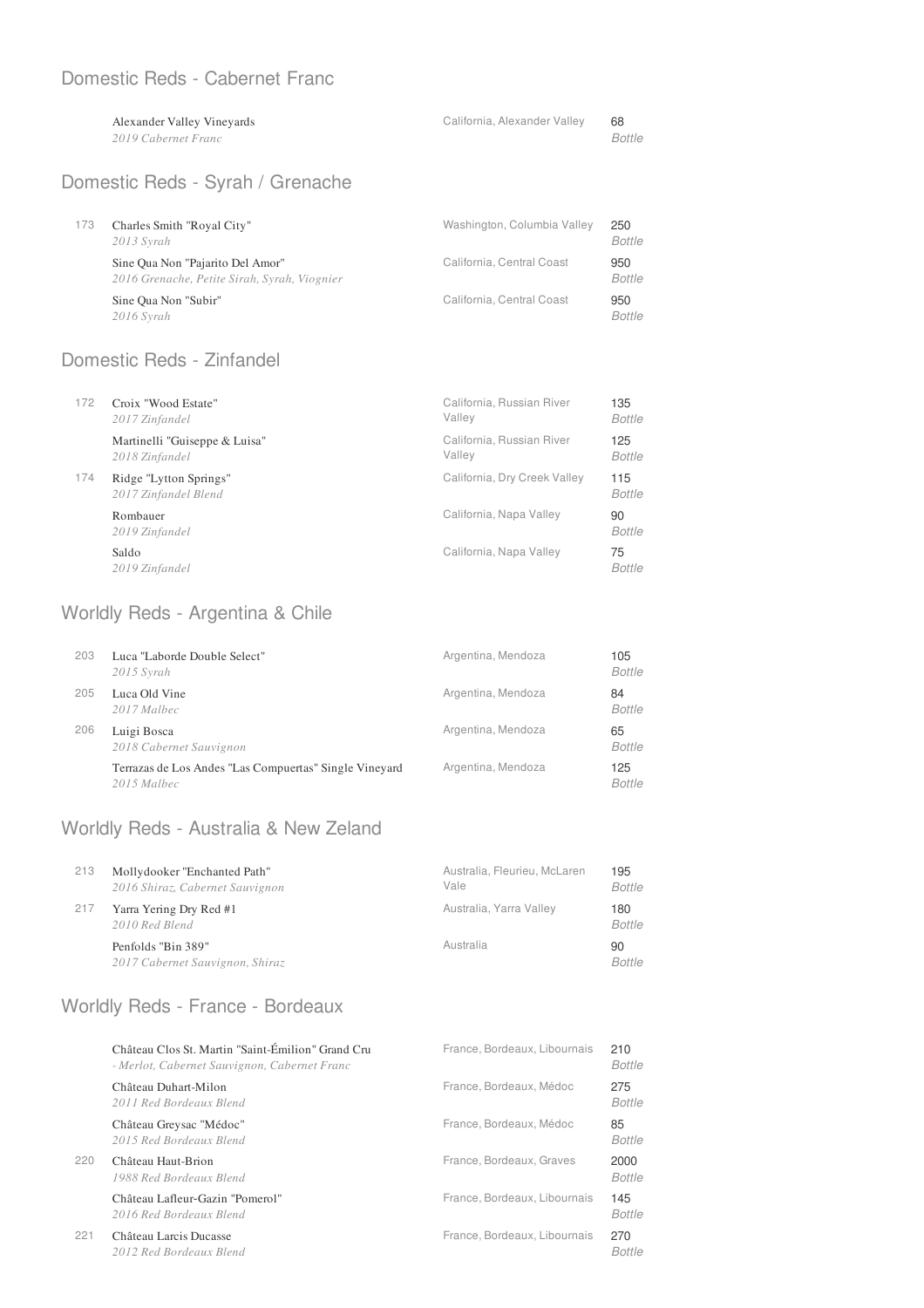| 221 | Château Pontet-Canet "Pauillac"<br>2010 Red Bordeaux Blend                                                                       | France, Bordeaux, Pauillac | 600<br><b>Bottle</b> |
|-----|----------------------------------------------------------------------------------------------------------------------------------|----------------------------|----------------------|
|     | Château Pichon Longueville Comtesse de Lalande "Pauillac"<br>Grand Cru<br>2012 Cabernet Sauvignon, Merlot, Cabernet Franc, Petit | France, Bordeaux, Médoc    | 550<br><b>Bottle</b> |
|     | Verdot                                                                                                                           |                            |                      |

### Worldly Reds - France - Burgundy

| 224 | Domaine Dublere Charmes-Chambertin Grand Cru<br>2009 Pinot Noir | Burgundy                     | 330<br><b>Bottle</b> |
|-----|-----------------------------------------------------------------|------------------------------|----------------------|
| 225 | Joseph Faiveley "Gevrey-Chambertin"                             | France, Burgundy, Côte de    | 120                  |
|     | 2016 Pinot Noir                                                 | <b>Nuits</b>                 | <b>Bottle</b>        |
| 223 | Louis Latour "Chameroy" Beaujolais-Villages<br>2018 Pinot Noir  | France, Burgundy, Beaujolais | 45<br><b>Bottle</b>  |
| 228 | Louis Latour "Nuits-St-Georges"                                 | France, Burgundy, Côte de    | 165                  |
|     | 2016 Pinot Noir                                                 | <b>Nuits</b>                 | <b>Bottle</b>        |
| 229 | Louis Latour "Pommard"                                          | France, Burgundy, Côte de    | 165                  |
|     | 2017 Pinot Noir                                                 | Beaune                       | <b>Bottle</b>        |

### Worldly Reds - France - Rhone

| 227 | Château Simian "les Grandes Grenachieres d'Hippolyte"          | France, Rhône, Châteauneuf- | 225           |
|-----|----------------------------------------------------------------|-----------------------------|---------------|
|     | 2010 Red Rhone Blend                                           | du-Pape                     | Bottle        |
| 231 | M. Chapoutier "Monier de la Sizeranne" Hermitage<br>2011 Syrah | France, Rhône, Hermitage    | 320<br>Bottle |

### Worldly Reds - Italy - Piedmont

| 234 | Pio Cesare "Barbaresco"<br>2015 Nebbiolo          | Italy, Piedmont, Barbaresco | 150<br>Bottle |
|-----|---------------------------------------------------|-----------------------------|---------------|
| 211 | Renato Ratti "Marcenasco" Barolo<br>2018 Nebbiolo | Italy, Piedmont, Barolo     | 120<br>Bottle |

### Worldly Reds - Italy - Tuscany

|     | Argiano "Rosso di Montalcino"<br>2018 Sangiovese                                  | Italy, Tuscany, Montalcino  | 65<br>Bottle         |
|-----|-----------------------------------------------------------------------------------|-----------------------------|----------------------|
|     | Casanova di Neri "Tenuta Nuova" Brunello di Montalcino<br>2016 Sangiovese         | Italy, Tuscany, Montalcino  | 270<br><b>Bottle</b> |
| 235 | Gaja Ca' Marcanda "Camarcanda"<br>2013 Merlot, Cabernet Sauvignon, Cabernet Franc | Italy, Tuscany, Bolgheri    | 270<br><b>Bottle</b> |
|     | La Gerla "Riserva gli Angeli" Brunello di Montalcino<br>2012 Sangiovese           | Italy, Tuscany, Montalcino  | 235<br><b>Bottle</b> |
| 241 | Tignanello<br>2018 Red Blend                                                      | Italy, Tuscany, Toscana IGT | 310<br>Bottle        |

# Worldly Reds - Spain

|     | Beronia "Gran Reserva"<br>2013 Tempranillo Blend                                          | Spain, La Rioja                             | 80<br>Bottle         |
|-----|-------------------------------------------------------------------------------------------|---------------------------------------------|----------------------|
|     | Dominio Fournier "Reserva"<br>2014 Tempranillo                                            | Spain, Castilla y Leon                      | 125<br>Bottle        |
| 215 | Marqués de Murrieta "Finca Ygay" Reserva<br>2015 Tempranillo, Graciano, Mazuelo, Garnacha | Spain, La Rioja                             | 85<br>Bottle         |
| 209 | Numanthia<br>2016 Tempranillo                                                             | Spain, Castilla y Leon                      | 135<br><b>Bottle</b> |
| 214 | Valdubón "Reserva" Ribera del Duero<br>2015 Tempranillo                                   | Spain, Castilla y León, Ribera<br>del Duero | 90<br><b>Bottle</b>  |

#### Half Bottles - Red Wine

| 220 | Bond "Melbury"          | California, Napa Valley, | 420  |
|-----|-------------------------|--------------------------|------|
|     | 2009 Red Bordeaux Blend | Oakville                 | Demi |